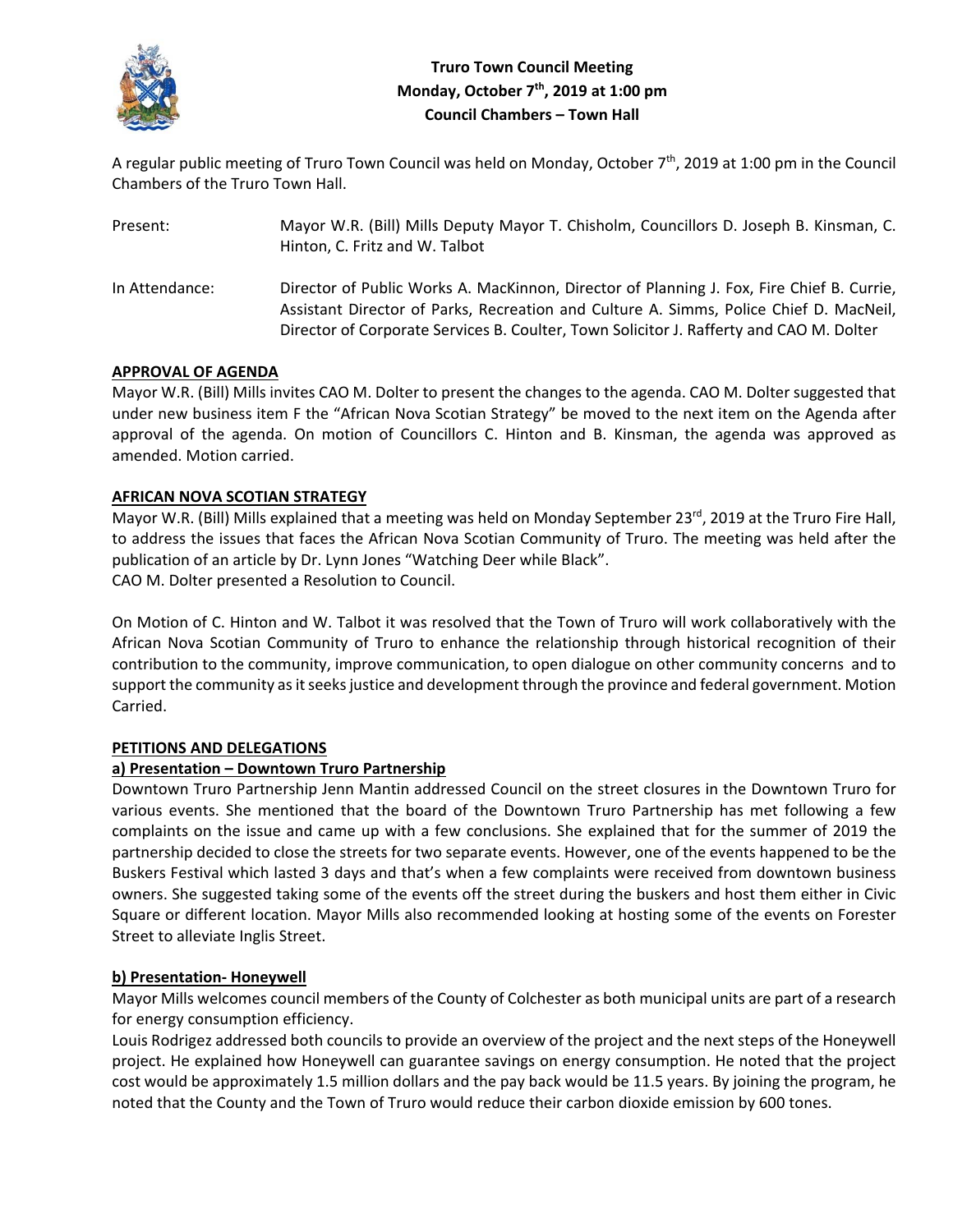### **IN‐CAMERA SUMMARY REPORT**

The CAO advised Council that there were four issues discussed at the in-camera meeting for the month of September and there are three issues to be discussed by Council at the in‐camera meeting today.

#### **COMMITTEE REPORTS**

### **CAO Report**

The CAO report for the month of September was presented to Council.

### **Corporate Services Report**

The Corporate Services report for the month of September was presented to Council.

### **Fire Report**

The Fire Report for the month of September was presented to Council.

### **Planning and Development Report**

The Planning and Development report for the month of September was presented to Council.

### **Police Report**

The Police Report for the month of September was presented to Council.

### **Public Works Report**

The Public Works report for the month of September was presented to Council.

### **Parks, Recreation and Culture Report**

The Parks, Recreation and Culture Report for the month of September was presented to Council.

On motion of Councillors C. Fritz and D. Joseph, it was moved that all reports for the month of September 2019 be approved as presented. Motion carried.

## **QUESTIONS BY MEMBERS**

CAO M. Dolter noted two retirements during the month of September; Mr. Paul Bigelow after 21 years of service with the Public Works Department and Deputy Chief Jim Flemming after 38 years of service with Truro Police.

Councillor C. Fritz expressed her concerns over the Stan Maxwell Memorial Park, in particular the location of the sheds. Director of Parks and Recreation A. Simms explained that the concerns were regarding the locations of the community gardens and the two sheds located in the park. She explained that a decision was made to keep the sheds in their locations and add a third one near the Stan Maxwell Memorial Park for the tools and seeds that they need for the community gardens.

Councillor C. Hinton noted that she attended a community night at Truro Elementary School along with Mayor Mills and Councillor C. Fritz.

Councillor D. Joseph questioned Director of Public Works A. MacKinnon on the condition of the sidewalks in Town. A. MacKinnon confirmed that the department would do its best to attend and fix all the sidewalk that need work before winter.

Councillor B. Kinsman questioned Director of Public Works A. MacKinnon on the conditions of Park St area and Dominion St area. He expressed that both areas have been needed work done for a long time.